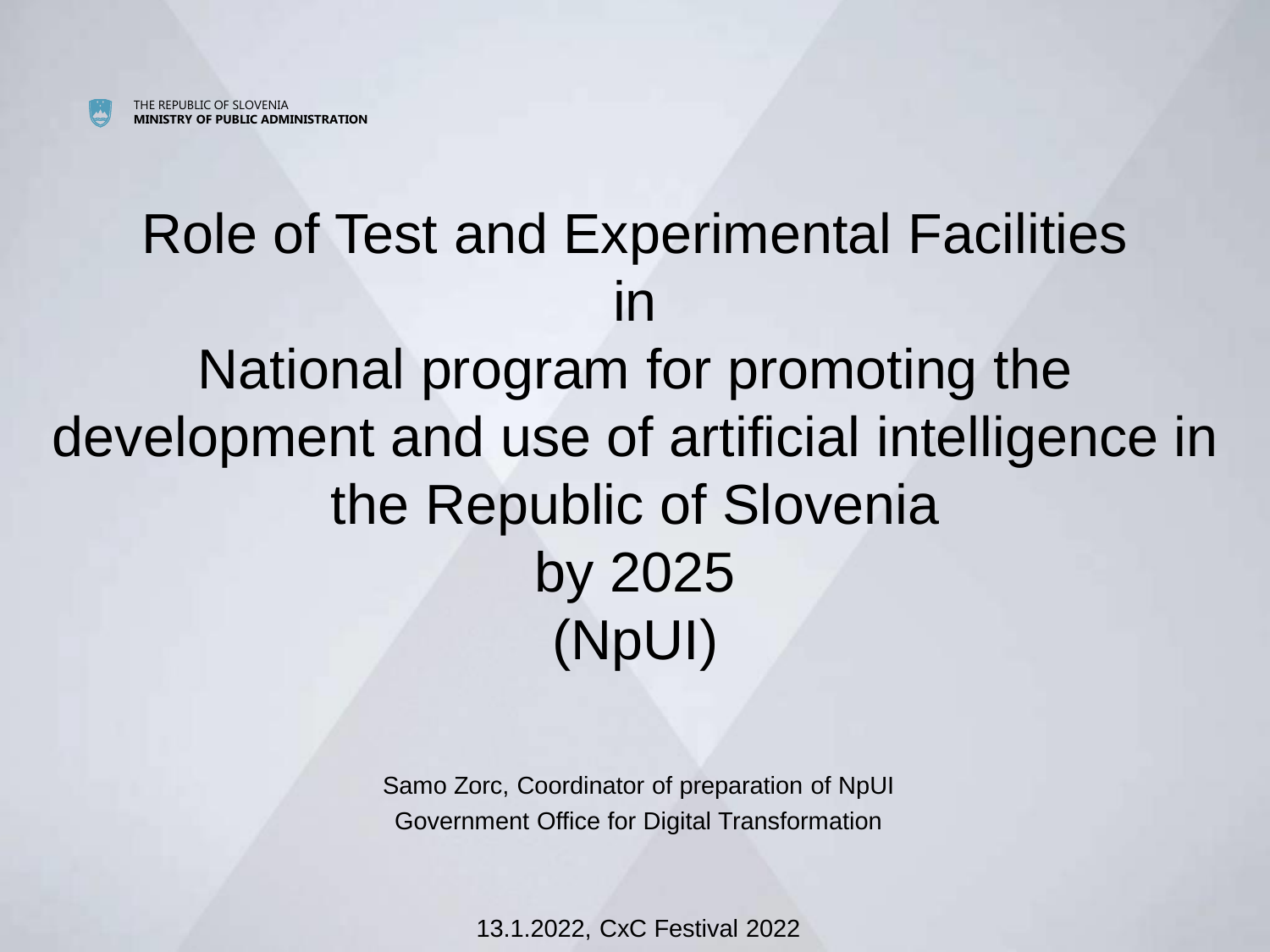### THE REPUBLIC OF SLOVENIA<br>MINISTRY OF PUBLIC ADMINISTRATION NpUI — strategic concept and context



[1]:Gartner Hype Cycle, [2] Rogers Everett, Innovation diffusion life cycle;Geoffrey A. Moore, Crossing the Chasm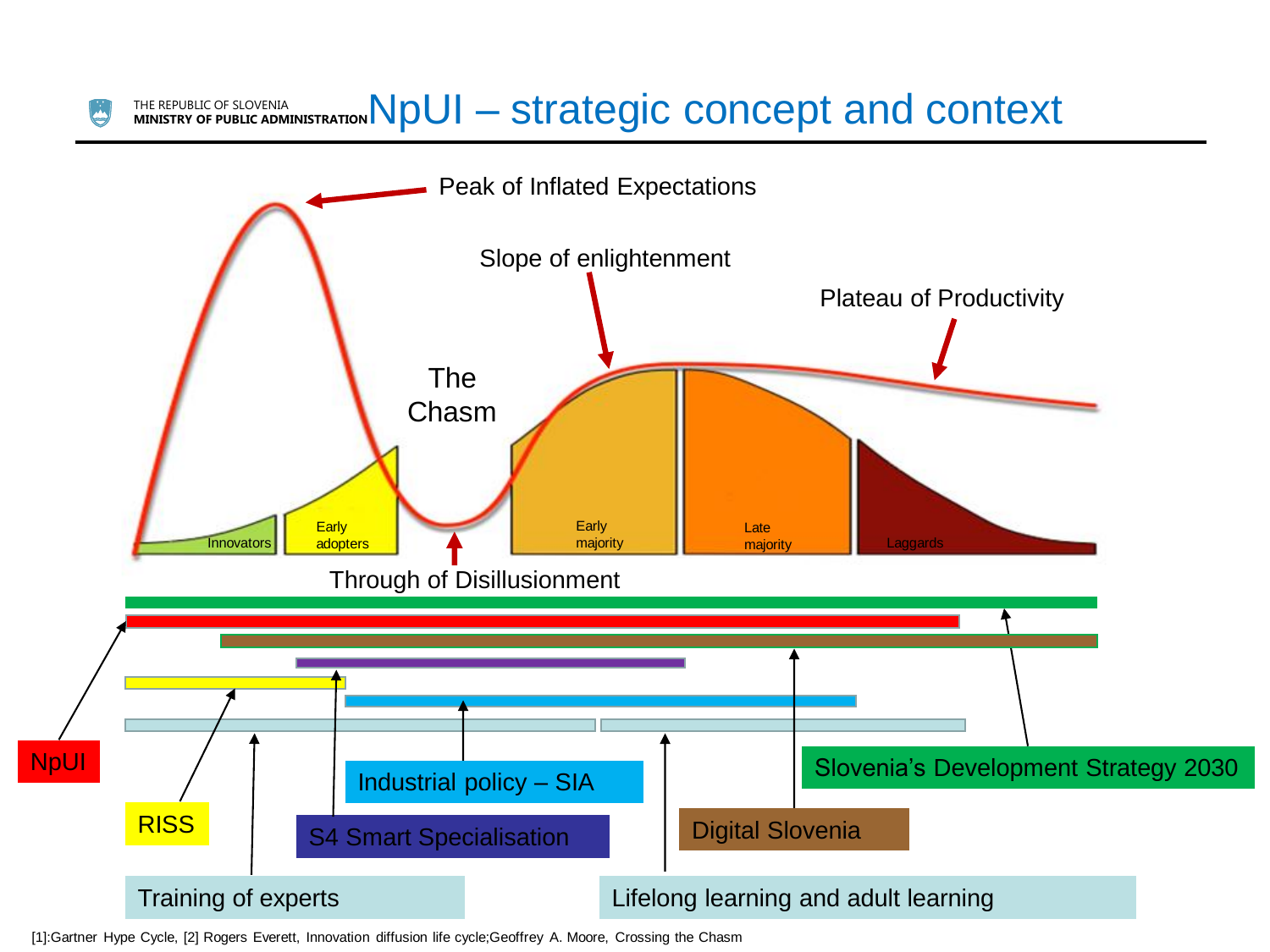#### **Strategic objectives and measures**

1 Setting up an dynamic ecosystem for research, innovation and deployment of AI

- 2 Education and strengthening of human resources
- 3 Support for AI research and innovation

4 Introduction of reference AI implementations into economy, public sector, public administration and society

5 Establishment of infrastructure for research, development and use of AI

6 Enhancing security by using AI

- 7 Increasing public confidence in the AI
- 8 Provide an appropriate legal and ethical framework
- 9 Strengthening international cooperation
- 10 Establishment of a National Observatory for AI

**Annex 1:**Some key AI stakeholders

**Annex 2:**Proposal for implementing instruments of key measures – for industrial and public sector

**Annex 3:**Proposal for implementing instruments of key measures – for public administration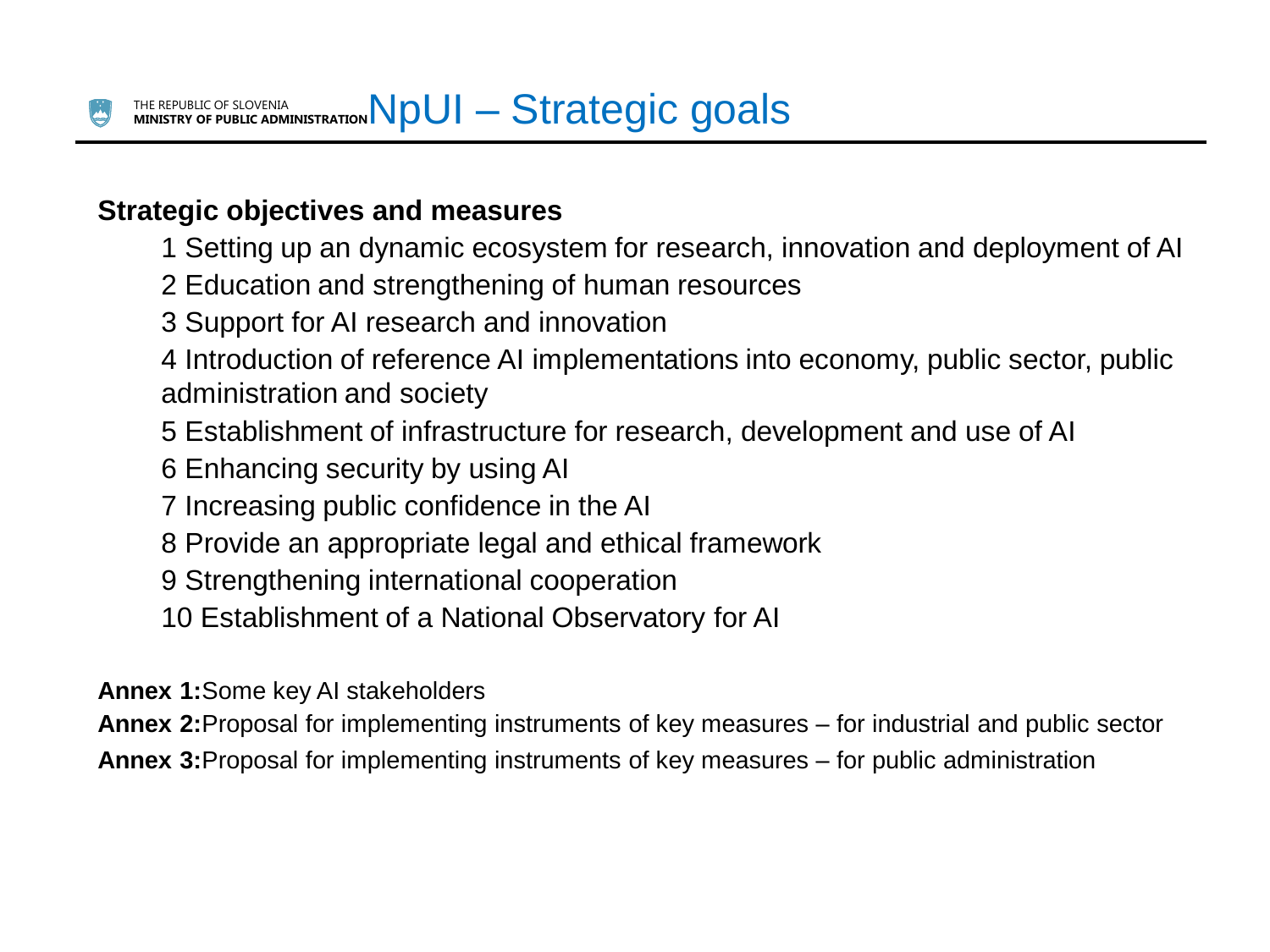THE REPUBLIC OF SLOVENIA THE REPUBLIC OF SLOVENIA<br>MINISTRY OF PUBLIC ADMINISTRATION NPUI — Areas of Action

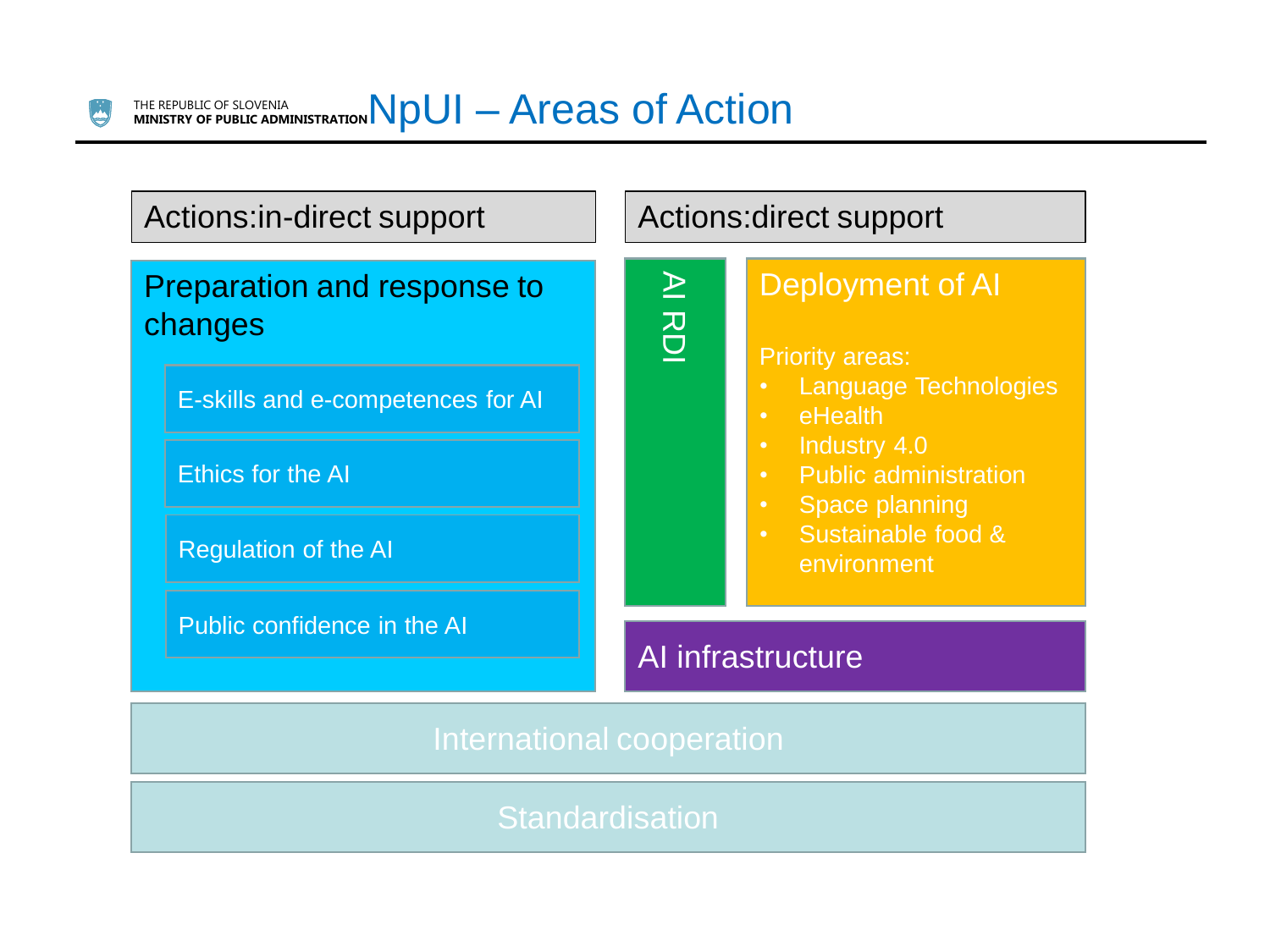THE REPUBLIC OF SLOVENIA THE REPUBLIC OF SLOVENIA<br>MINISTRY OF PUBLIC ADMINISTRATION NPUI — Areas of Action



[1]:Gartner Hype Cycle, [2] Rogers Everett, Innovation diffusion life cycle;Geoffrey A. Moore, Crossing the Chasm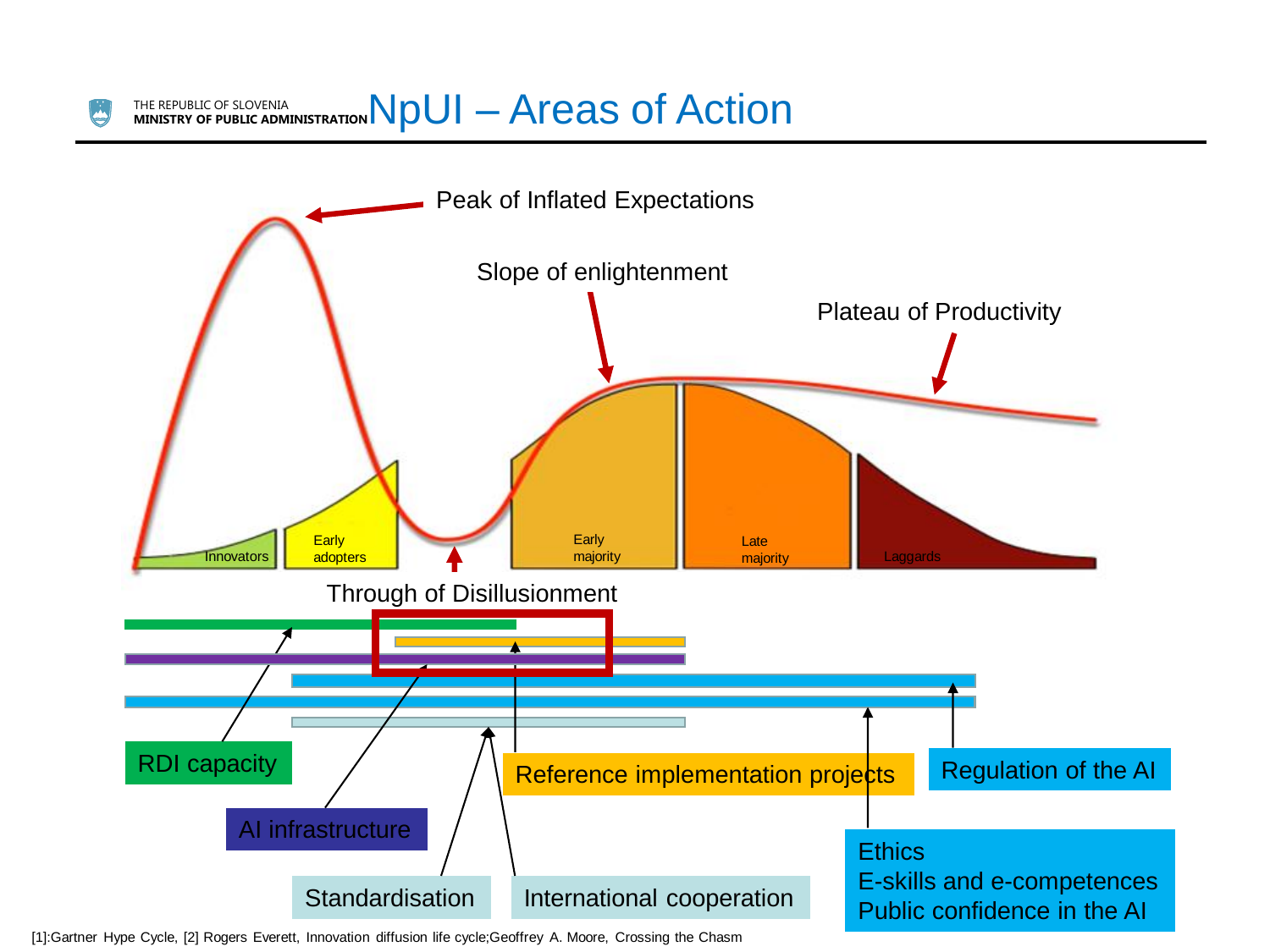#### THE REPUBLIC OF SLOVENIA **MINISTRY OF PUBLIC ADMINISTRATION** NpUI – Stakeholder Ecosystem



[1]:Gartner Hype Cycle, [2] Rogers Everett, Innovation diffusion life cycle;Geoffrey A. Moore, Crossing the Chasm